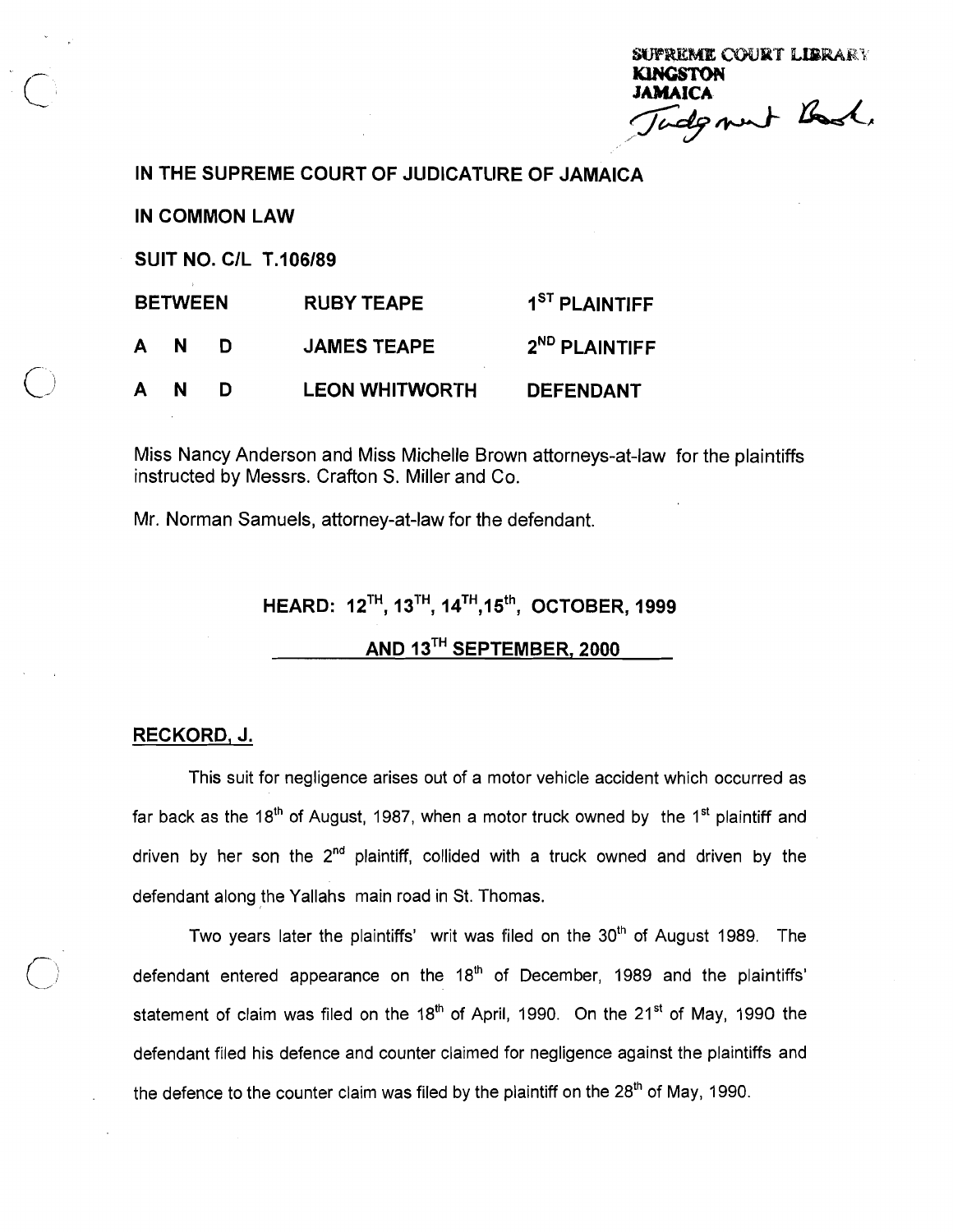After this sluggish start the matter was set down for trial on four different occasions between **1992** and **1994** which was not reached. Thereafter, the parties seemed to have gone to sleep as the records do not disclose that anything was done until five years later in October, **1999** when it came before me.

### **THE PLAINTIFFS' CASE**

The first plaintiff Mrs. Teape visited the scene of the accident which was near mile post **13.** There she saw the engine and body of her truck. She went to the Yallahs Police Station and saw the cab of her truck there. She next went to the Princess Margaret Hospital where she saw her son, the **2"** plaintiff. His face was bandaged also the whole of one leg.

The truck had been used for haulage on a daily or weekly basis. She could earn **\$8,500** per week for jobs done by the truck. She referred to a number of receipts shown to her for jobs done by the truck. She had the damage to the truck assessed. She was claiming **\$35,000.00** for the salvage value and paid **\$308.00** to Motor Insurance Adjusters. She also paid **\$600.00** to Ken's Auto Repairs for Wrecker fees.

James Teape told the court that in August, **1987** he was the driver of his mother's truck. He was paid **\$2,000.00** to **\$2,500.00** per week and sometimes an additional **\$1,500.00** for outside jobs. On the **18'~** of ~ugust, **1987,** about **4** am he was driving the truck from Linstead in St. Catherine to Seaforth in St. Thomas. One Mr. Cecil Buchanan was sitting in the front with him. It was a **3** ton Bedford cab over, metal body truck, right had drive, **4** speed forward, hydraulic air brake.

Shortly before the accident Mr. Teape was driving the truck on the left hand side of the road at about **20** miles per hour on asphalted roadway. The two headlamps were turned on. He had just finished the brow of a hill and started negotiating a left hand corner when he saw the **2** lights of an oncoming truck. They both dipped their lights and passed each other. Immediately after that "I saw a shadow behind the next truck. I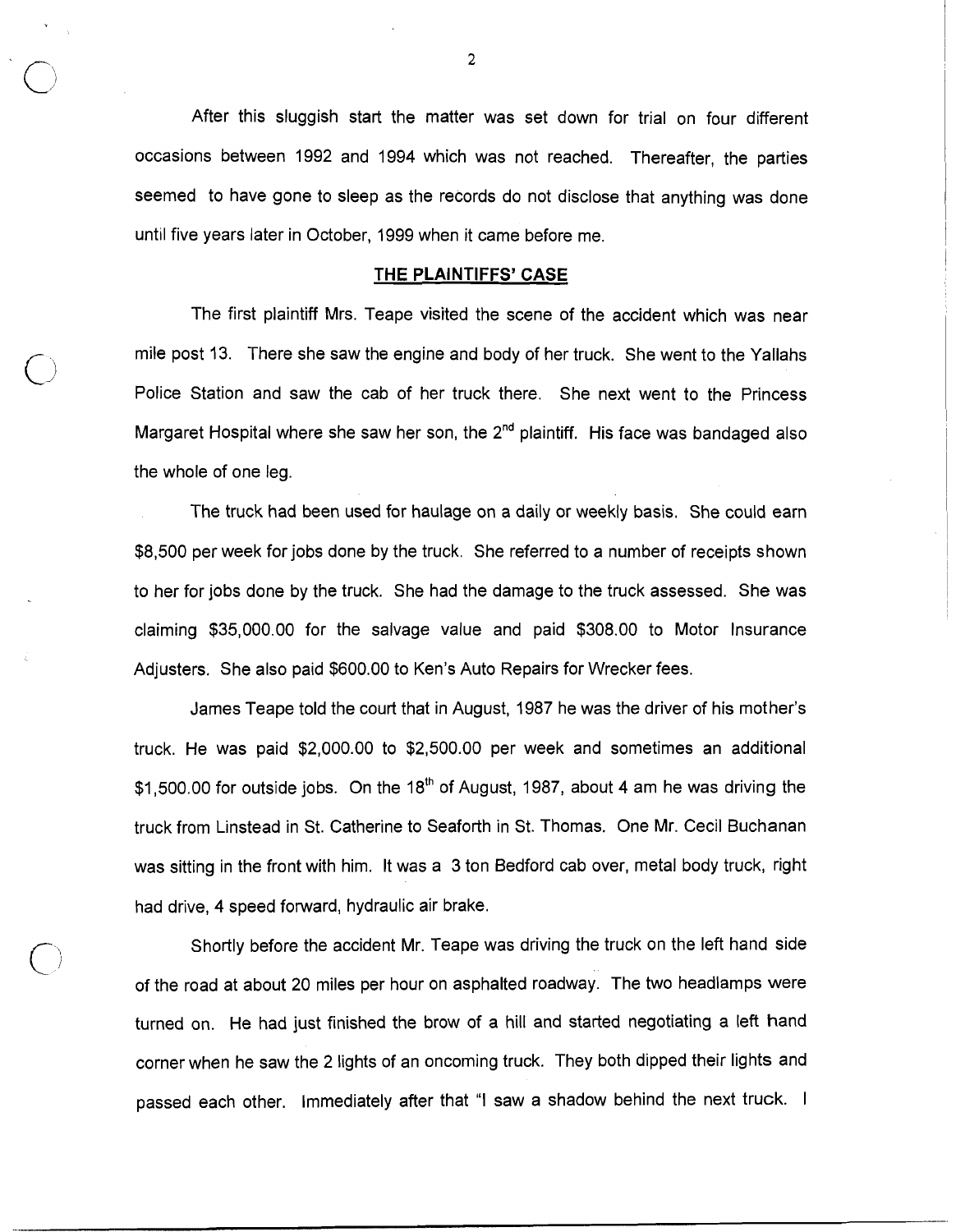realized it was another vehicle behind it without light. He was partially on my side. I tried to shadow my brakes and pulled over a little bit to embankment on the left side and there was the crash. My front cab, the right hand side, was hit. I realized after the accident that it was a truck".

The driver got injured, blood was all over his face. His truck swung over to the right as the right front wheel had been hit off. The truck stopped on the right hand embankment. He was pinned inside his truck. He never saw what happened to the other truck. The front of his cab came in and pinned his foot. The front panel cut his face. Mr. Buchanan assisted in prizing away the panel that was holding his foot. He came out the truck and lay on the bank.

There was a continuous white line in the middle of the road, no street lights, in the area. There was one embankment about 3 feet high, no soft shoulder. He could go no closer to the embankment. Road at point of impact was about 18-20 feet wide, his truck was on the left side of the road when hit.

Mr. Teape suffered a broken right leg in the accident and admitted to the Princess Margaret Hospital. The injury to his face was stitched from above his right eye down to his lip. His right eye was bandaged, got stitches to right side of his nose. His leg was put in a cast from the bottom of his foot up to his hip. He spent 2 to 3 weeks in the hospital and obtained a medical report.

Mr. Teape was sent to the Kingston Public Hospital for observation of his right leg. After discharged from hospital he had to return for treatment for face and leg injuries. He saw Professor Sir John Golding about his leg. Dr. Emran Ali also treated his leg and Dr. Hugh Vaughn treated his eye. Since the accident Mr. Teape can't see out of his right eye and it was now smaller than the left. (Four medical reports were admitted in evidence).

 $\overline{\mathbf{3}}$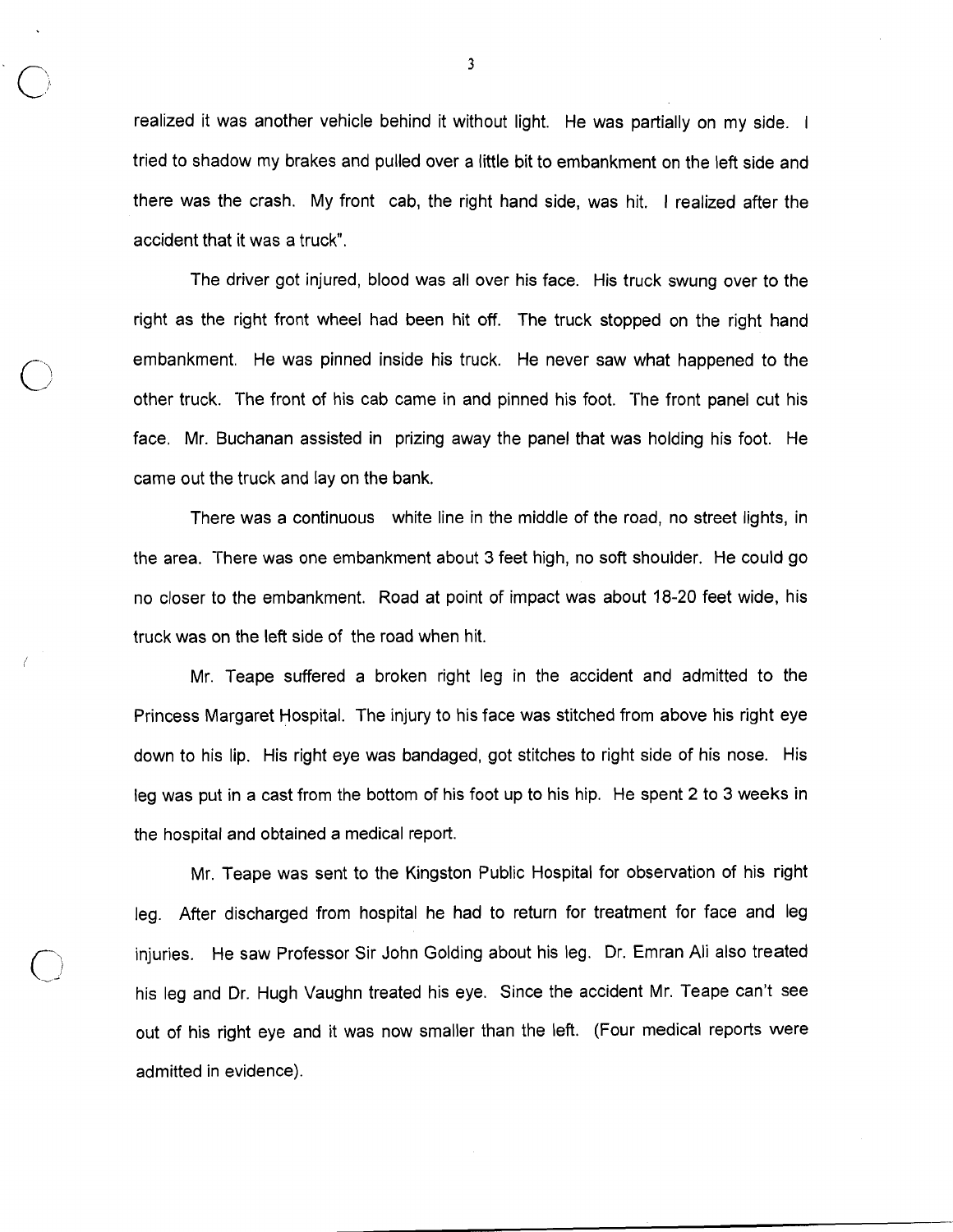Mr. Teape said the cast was on his leg 2 to 3 months. Up to now his right leg is not back to normal as it was before and it was now shorter than the left. He was not able to bend down or stoop properly, he can't do any form of strenuous work; can't stand or walk for long. He can't now drive a motor vehicle due to injuries to his leg and eye.

Under cross-examination, Mr. Teape said his eyes were full of blood. He never saw the truck again after it hit him although he was conscious at all times. There was a corner where accident occurred. He could not see how far the truck was on his side as it was dark and incident happened quickly.

The body of the plaintiffs' truck fell off from the accident. The body was left on the spot when he left for the hospital. The right side of his cab was hit. The steering wheel came off. He never fell on the ground with the steering wheel and the steering column in his hands. They had left Linstead that night about 1 am and had not stopped on the way. The plaintiffs' truck was empty. He denied he was driving fast, he was travelling in 3<sup>rd</sup> speed. He denied he had taken the corner wide. He never had to swerve to get out of the way of the first truck. He was not driving on the incorrect side of the road. He never hit into the defendants' stationary vehicle. The defendants' truck never ended up on the embankment. After the collision the front of defendant's vehicle was over the plaintiff's side of the road while the back was on its correct side across the road. He denied that the head lights on the defendant's vehicle were flashing. The defendant's vehicle had no lights on the front at all. Defendant was not blowing his horn.

#### **THE DEFENDANTS' CASE**

Mr. Leon Whitworth, the defendant testified that he was driving his truck heavily loaded with jelly coconuts from Dalvey in St. Thomas going to Kingston in the early morning of the 18<sup>th</sup> of August, 1987. Another truck was travelling in front of him with market load. About 4 am he was approaching the  $13<sup>th</sup>$  mile post driving on his left. The

 $\overline{\mathbf{4}}$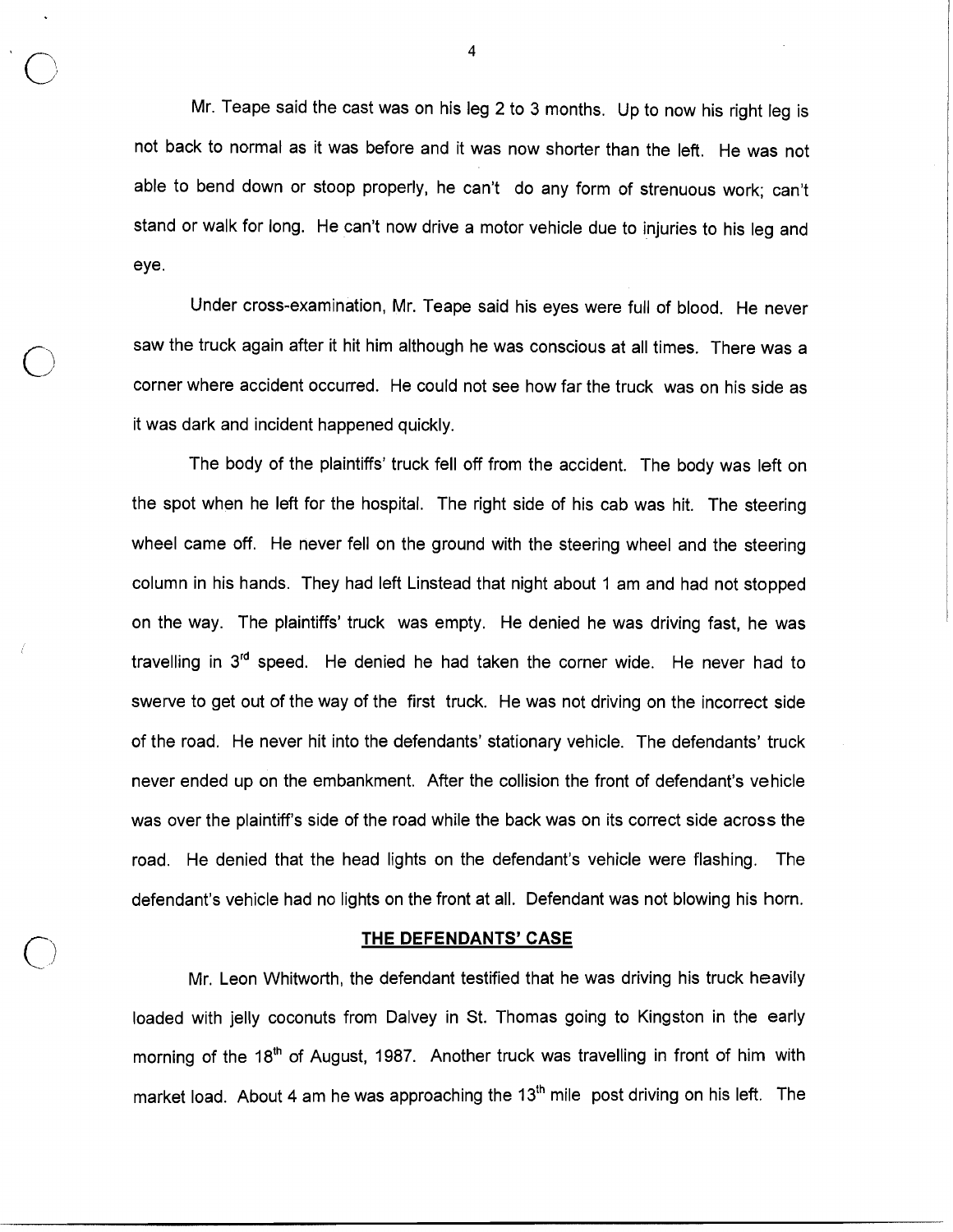defendant said he saw the vehicle before him going up a little hill to negotiate a right hand corner, then he saw this truck "dash further to the left". Then he saw another truck coming towards him, he kept further to the left and went on the bank. He could go no further because of a fire hydrant. During this time he flicked his light and blew his horn. All he could do was to shift out of his seat - a right hand drive vehicle. The oncoming truck hit the right side of his vehicle and "paste up the cab onto the body." His truck swung across the road and stopped by jamming on the right hand bank.

After the accident he saw the plaintiffs' truck on the right hand side towards St. Thomas and below his truck. To get out his truck he got assistance from one Mr. Walker who was sitting beside him. He saw the driver of the other truck on the embankment but never spoke to him. Shortly afterwards he was taken in a car to the Kingston Public Hospital where he was admitted. His right leg was broken; he was in lots of pain. He had cuts on his feet and his back was hurting him. He remained in the hospital for 7 to 8 weeks. His foot was put in traction and he was laying in bed with his foot up. This lasted for about 6 weeks. After he was discharged he got around on 2 crutches for about a year. He visited Dr. Dundas at Tangerine Place and obtained medical report from him and from Kingston Public Hospital.

As a result of Dr. Dundas' recommendation he was treated by a physiotherapist. Visited thereafter 36 - 37 times in Kingston. For each visit he paid \$50. On one occasion he paid \$60. His wife visited him in hospital. She paid about 50 visits. He returned to Kingston Public Hospital about 10 times for observation travelling by bus at \$20.00 for each return trip. Travelling to therapist also cost him \$20 for return trip.

The defendant said he was a haulage contractor with Eastern Banana Estates and paid his wife \$200.00 per week. The truck was out of work for 1 year and 4 months. His contract with Eastern Banana Estates was suspended. When he returned working it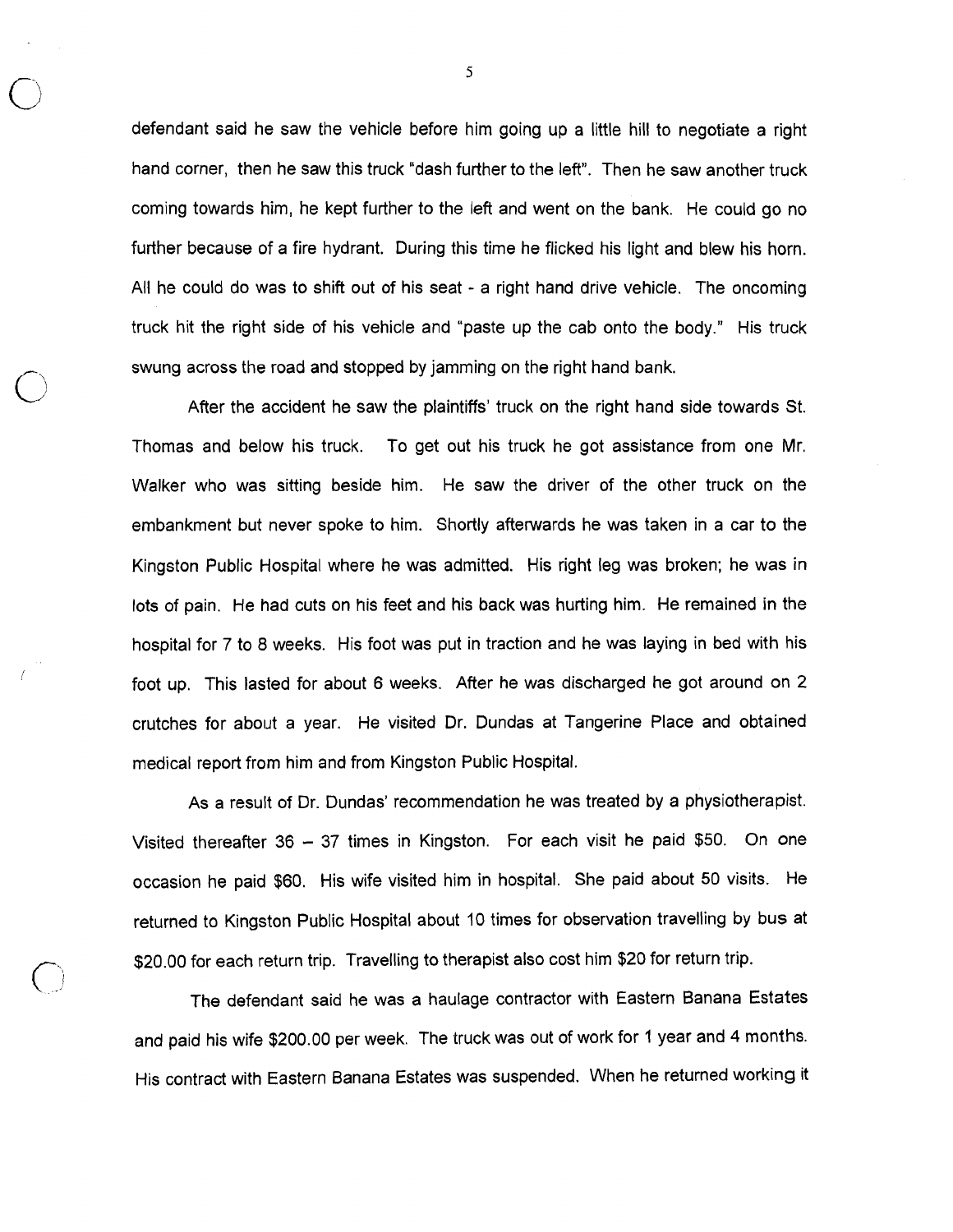was for 3 days per week. He earned \$1,200 per day. \$600,00 per trip for market people and \$1,000.00 for merchants goods.

The defendant was not fully able to drive when the truck was repaired, so he employed a driver at \$350.00 per week. He used driver for about 35 weeks. He paid Mr. Lindo \$11,470.00 for repairing his truck. He also paid \$3,000.00 for purchasing a starter.

When cross-examined, the defendant said he was now 54 years old and was the holder of General CIVC drivers license. His truck was bigger than the plaintiffs'. The truck was fully loaded with jelly coconuts but about 5 persons including his workers were on the back of his truck. When the accident happened he had not yet started the hill, but he was very close. He was travelling about  $20 - 25$  m.p.h. when the truck in front of him dashed to the left and he was following him up. He kept closer to the left, climbed the embankment and stopped. He denied embankment was about 3 feet high. It was no time after he stopped that his truck was hit. A small part of the body of his truck was damaged. He denied he was partially on the incorrect side of the road at time of the accident. He was not immediately behind the other truck. He had on his head lights. At point of impact the road was about 24 feet wide. He had measured it after he came out of hospital. He never examined either vehicle after the accident. The plaintiffs' truck stopped about 1 **1/2** chains away from his. His truck is right hand drive with fully air brake system. It was clear morning not raining. He had two workers on his truck and paid for gas oil and tyres. Workman was paid about half of what he paid driver.

The defendant said his wife came to the hospital to make his bed, clean him up, and change his clothes. He first employed a driver in November or December, 1988. About 2 weeks after the accident his truck was taken to Lindos' Garage where they started repairs but never finished it. About a year later his truck was taken to another garage in Prospect.

 $\epsilon$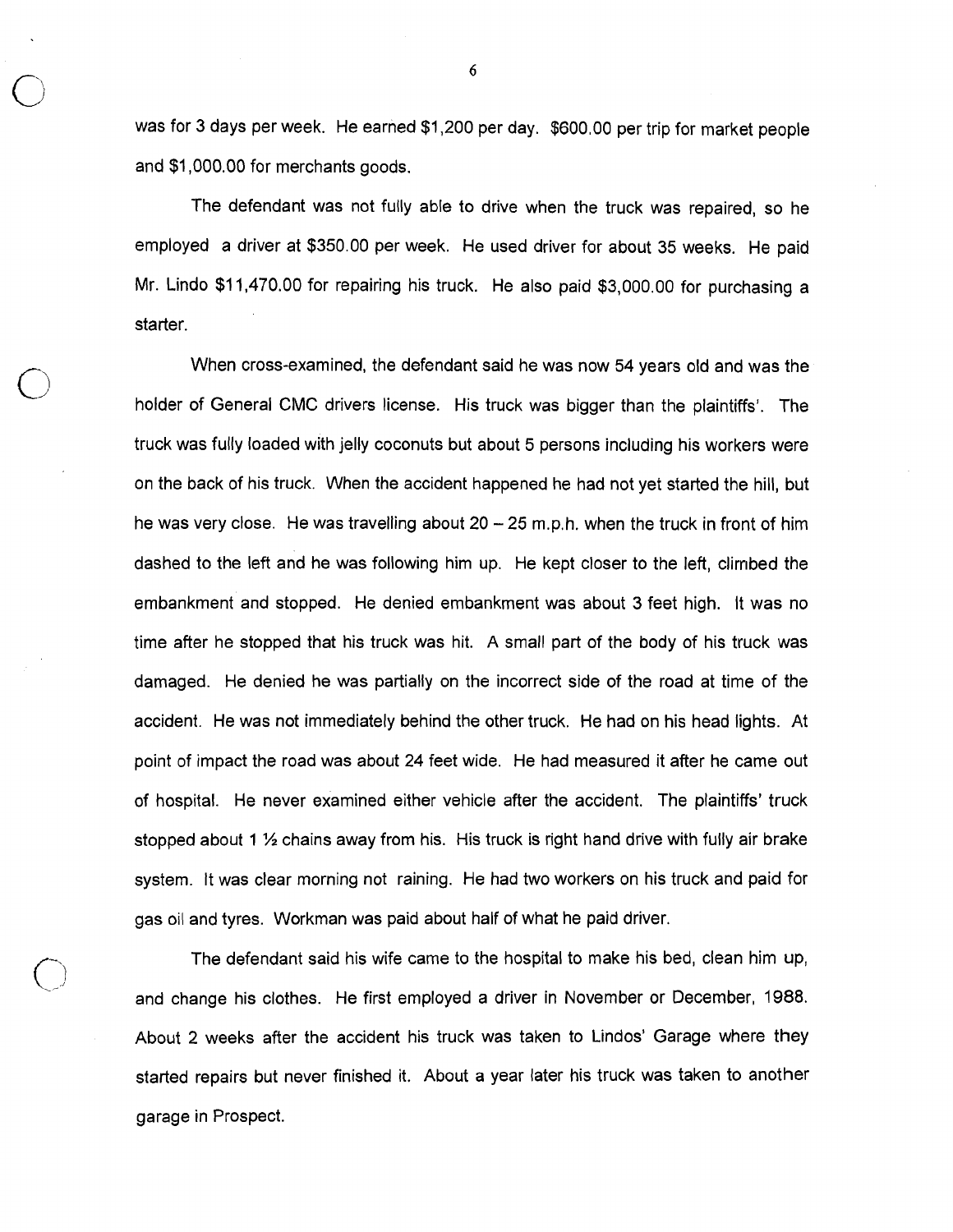The defendants' wife Mable Whitworth testified that she visited defendant in the Kingston Public Hospital about 50 times. He was laying an his back with one foot in the air, sometimes she went two times per day. She visited him so many times because he could not help himself. She tided him, carried food and clothes for him and had to pay \$20 per trip. She collected fees from higglers who travelled by defendants' truck and she was paid a fee of \$200 per week.

Under cross-examination Mrs. Whitworth said that while she was looking after her husband she never took any of her food to sell. She admitted that there were nurses at K.P.H. when she visited the defendant.

Mr. Glen Newell testified that early morning in 1987 he was driving a truck to Kingston. The defendant's truck was about 3 truck lengths behind him. As he took a right hand bend he saw a truck coming down on his side. He turned away from it and stopped. He looked in his rear view mirror and saw this truck still continuing on the right hand coming down. He heard the two trucks crashed. He walked back and saw both drivers sitting on the embankment. Both were crying for injuries to their feet. He saw a steering wheel on the road. The defendants' truck was on the left hand side on the bank. The other truck was on the right hand side going to St. Thomas.

 $\sqrt{1}$ 

When cross-examined, Mr. Newell said his truck was loaded with dry coconuts, jelly coconuts and bananas. Just before the accident he was travelling up a straight grade at not more then  $5 - 6$  m.p.h.. His and defendant's truck were travelling together from Dalvey. He denied that the defendant's truck was immediately behind his. No white line was on the road. He denied that the plaintiff passed him on its correct side of the road. He had looked through the right mirror outside the truck. He never saw the crash; only heard it. He knew the defendant before the accident but not the plaintiff.

 $\overline{7}$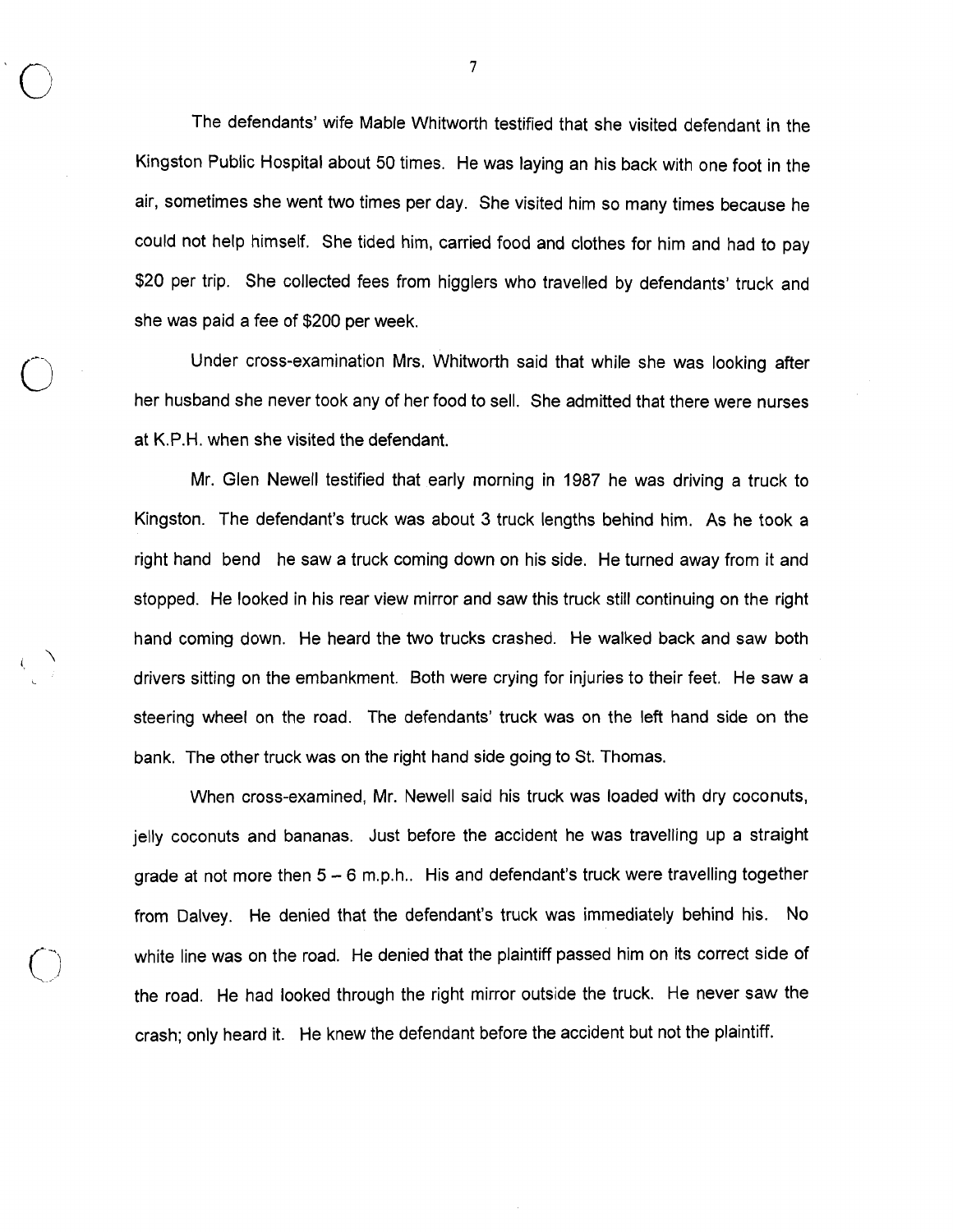In answer to the court this witness said that each vehicle including the defendant's had an headlights. He never saw the defendants' vehicle being driven without lights that night.

Mrs Anderson applies to amend the statement of claim under particulars of special damages for loss of use:-

(a) 20 weeks @ \$8,500 per week = \$170,000.00

(b) Hireage contracts between 18.8.87 to  $2.2.88 = $50.740$ .

Under special damages  $-2^{nd}$  plaintiff. - By adding loss of earnings @ \$3,250 per week from 18.8.87 to 18.4.90 and continuing.

Mr. Samuels objects - special damages must be strictly pleaded and proved - no evidence to support amendment. Miss Anderson: pleadings can be amended at any stage of trial up to judgement.

This was the end of the defendant's case.

 $\begin{pmatrix} 1 \\ 1 \end{pmatrix}$ 

Judgement was reserved pending written closing submissions from both attorneys.

On reading over the notes of evidence recently and on reading written submissions of the attorneys I became aware that I made no ruling on the plaintiffs' application to amend their claim for special damages. I do so now.

In so far as the application to amend for loss of use of the truck is concerned that application is being granted in order to bring the pleadings in line with the evidence.

However, on the application to add a claim for hireage of haulage contractor and to add claim for loss of earnings of the  $2<sup>nd</sup>$  plaintiff these are refused for the reason that the plaintiffs' attorneys could have made these applications over the past ten years which they failed to do. The doctrine of laches applies.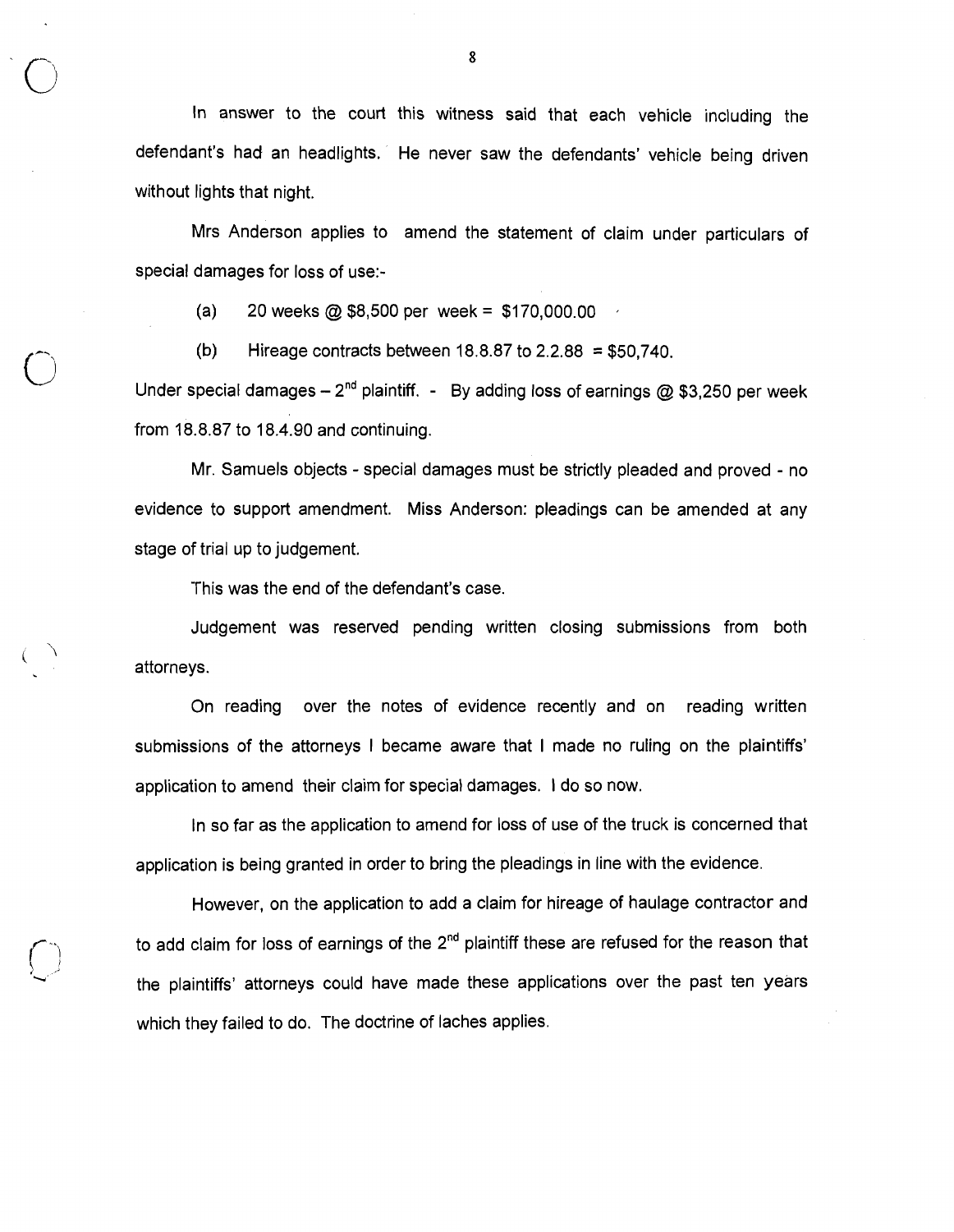#### **SUBMISSIONS**

As agreed, at the end of the evidence, both attorneys submitted their closing submissions in writing. On behalf of the plaintiffs, Miss Anderson submitted that the defendants version of the accident was highly improbable especially where the defendant said his heavily loaded truck was stationary at the time of the impact and thereafter swung across the road without touching the water hydrant close to which he had stopped. She also referred to contradictions between the defendant and his witness, Mr. Newell, with reference to their speed, the flicking of lights and the blowing of horn.

On behalf of the defendant, Mr. Samuels contended that the second plaintiff's evidence was "less than frank and ought not to be believed on a balance of probabilities." He pointed out that in the his evidence, it was only after the accident he recognized that it was a truck that he collided with. He did not know which part of his truck was hit or what part of the other vehicle hit his. He had seen a shadow behind the front truck (Newell's) and later could give no account of the vehicle which hit him it seemed to have vanished. The plaintiff had failed to prove any of the particulars of negligence pleaded.

#### **FINDINGS**

It is acknowledged by both parties that in that area where the accident occurred there were no street lights. The drivers therefore had to rely heavily on the head lights of their vehicles in order to safely negotiate the winding road. The second plaintiff estimated the width of the road at the point of impact as  $18 - 20$  feet while the defendant claims under cross-examination he measured it and it was 'about 24 feet'. Neither party gave the width of their vehicle but it is generally accepted that the ordinary truck is not wider than eight feet. This means that both vehicles could pass each other quite easily

 $\mathbf{9}$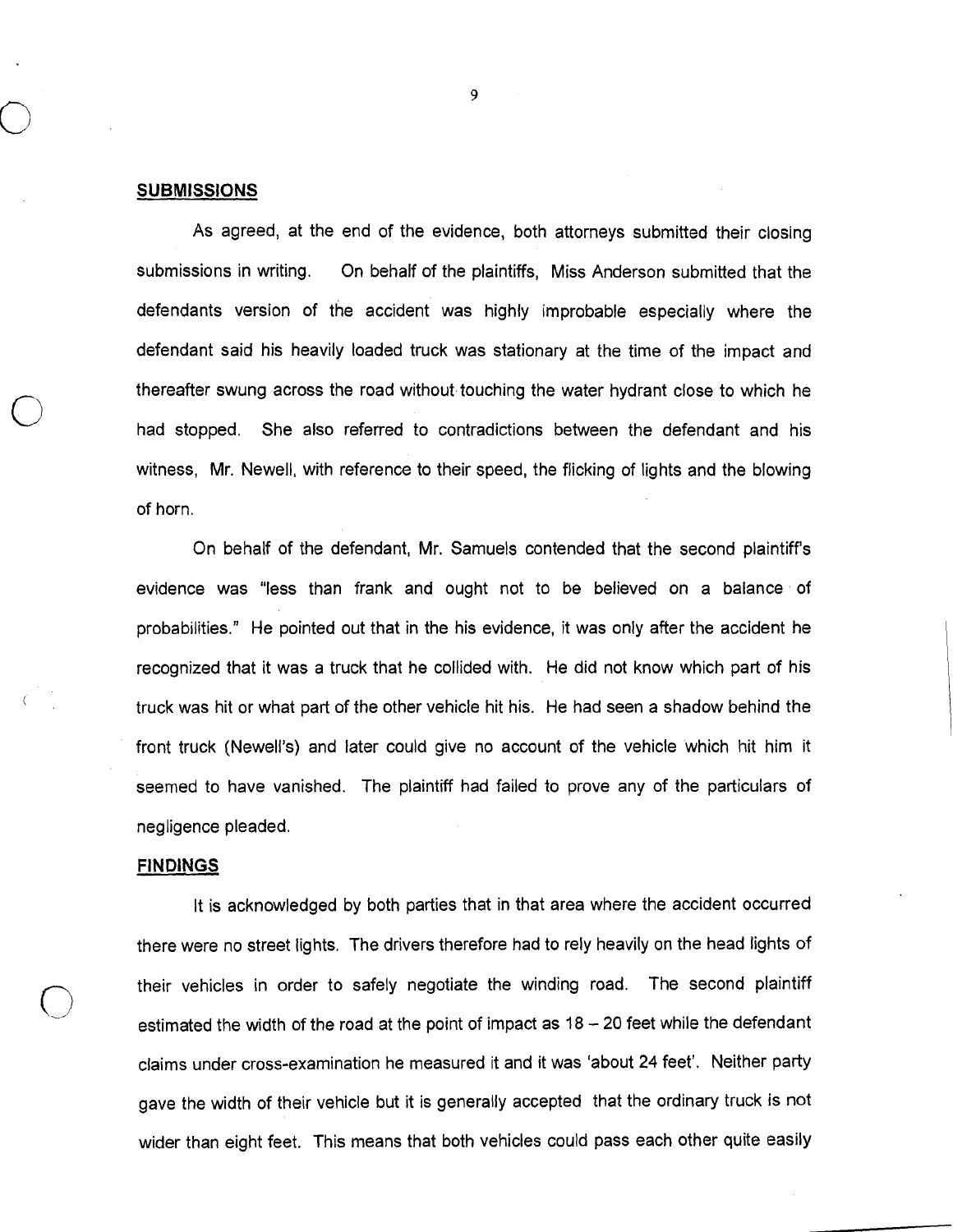without an impact. Indeed, the plaintiffs' truck and Mr. Newells' did just that. Whatever happened thereafter, the second plaintiff claims that the defendant's vehicle was partially on his side of the road and without any lights. The defendant says otherwise - it was the plaintiff on his side. Then there was the crash although each driver took evasive action by going even closer to their left bank. How then did they ever meet?

The plaintiffs truck was a  $3 -$  tons Bedford with metal body and was empty (without any load) and also travelling about 20 m.p.h.). The defendant's truck was bigger than the plaintiffs' and was fully loaded with jelly coconuts and travelling about 20 - 25 m.p.h.. Defendant was travelling behind Mr. Newell whose truck was also fully loaded but Newell says he was going about  $5 - 6$  miles per hour uphill just before the accident. This sounds more than a little absurd. The defendant and Mr. Newell had been travelling together from as far away as Dalvey , they had known each other before; they were both transporting jelly coconuts and both were going to Kingston. According to the defendant, just before the accident he saw Newell's vehicle going up hill and it "dashed further to the left" and he, defendant, was following him up. It was then he saw the plaintiffs' truck. It was at this time the defendant claims he did several things  $-$  He kept further to the left; flicked his lights, blow his horn went on the bank; stopped by the hydrant and shifted out of this seat. His vehicle was hit while it was stationary and this sent his loaded vehicle across the road and jammed it on the right hand bank. 'This sounds incredible. 'The small empty truck hit the larger fully loaded truck which was stationary and sent it across the road where it jammed on the bank.

In paragraph 5 of the counter-claim the defendant claims that his truck was "extensively damaged". In the particulars of special damage at paragraph 14, the cost for repairs of the truck amounted to  $$11,470.00$  - labour  $$4,450$  - parts  $$7,020.00$ . The defendant said in cross-examination that "a small part of the body of his truck was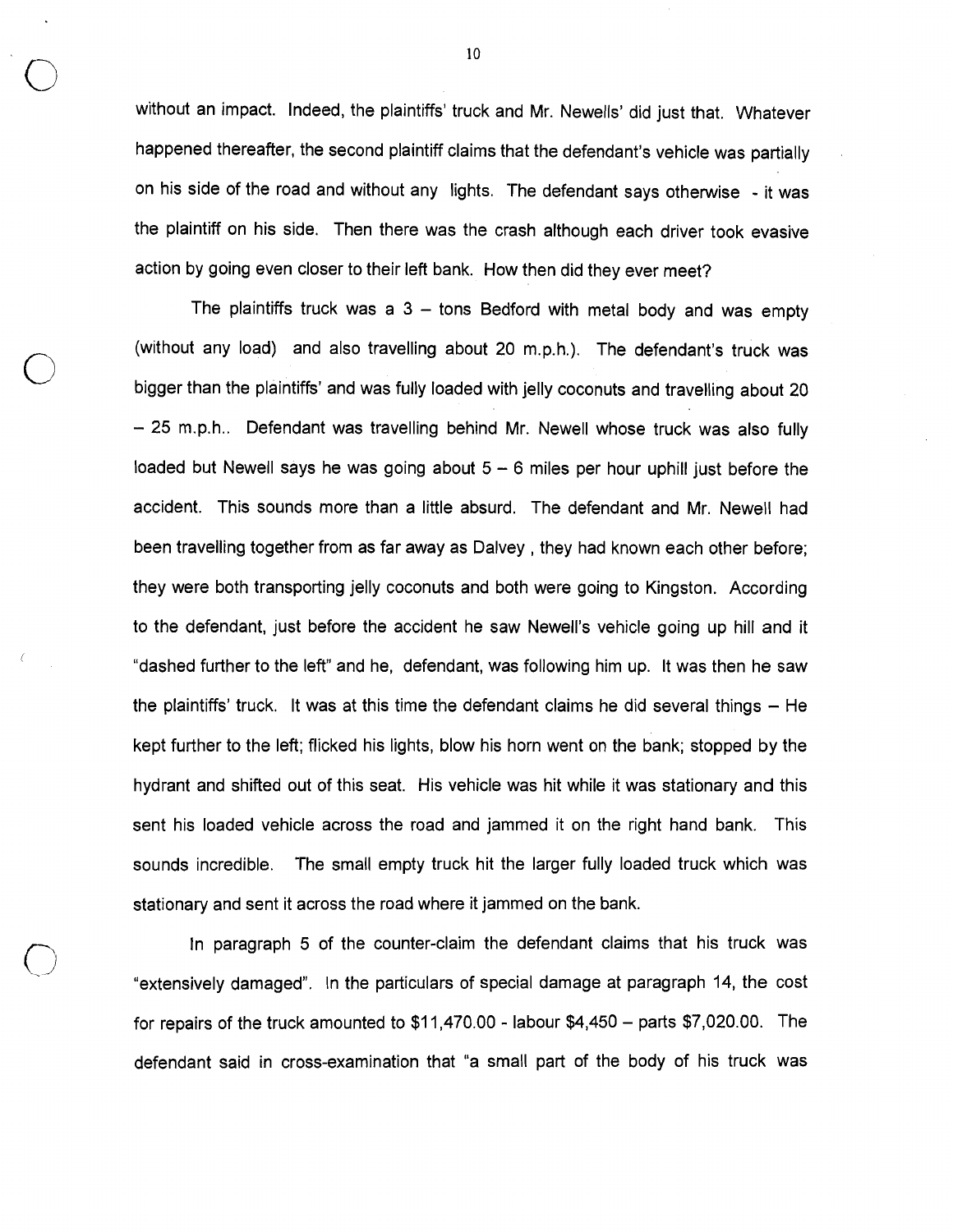damaged. By no stretch of the imagination could this be regarded as an extensive damage.

After carefully examining all the evidence and considering the written submissions, on a balance of probabilities I find for the plaintiff and further find the defendant to be wholly responsible. I accept the  $2^{nd}$  plaintiff's evidence that the defendants' truck was partially on his side of the road and was without head lights at the time of the impact. In my mind this accounted for the reason why the defendant was so closely following Newell's truck in order to get the benefit from his lights.

Accordingly, the defendant's version of the accident is rejected. This leaves to be considered the question of assessment of the plaintiffs' damages.

Special damages for the first plaintiff: as agreed - value of unit \$35,000.00; assessors' fee \$308.00, wreckers fee \$1,300.00 = \$36,608.00. Loss of use for 20 weeks at \$8,500.00 per week - \$170,000.00, granted on application to amend = \$206,608.00. Special damages for second plaintiff - Medical reports \$880.00.

#### ( I **GENERAL DAMAGES**

 $\bigcirc$ 

This claim relates to the second plaintiff only: There were medical reports from four doctors which were admitted in evidence by consent. Dr. Soe Win, the resident medical officer for the Princess Margaret Hospital found that he suffered a fracture of the right tibia, and lacerations to the right knee, upper lip, right side of nose and forehead. The lacerations were sutured and plaster of paris applied to the fracture. The plaintiff was later referred to the orthopedic clinic and suffered a disability of about 10%.

Dr. Emerson Ali saw the second plaintiff on the  $7<sup>th</sup>$  September, 1987. X-rays confirmed there was delayed union. A new above knee plaster cast was applied.

Professor Dr. John Golding examined the second plaintiff on the 29<sup>th</sup> of April. 1992. He found a palpable lump of bone under the scar. There was 118 shortening and slight varus deformity at the fracture site. There was limitation of full flexion and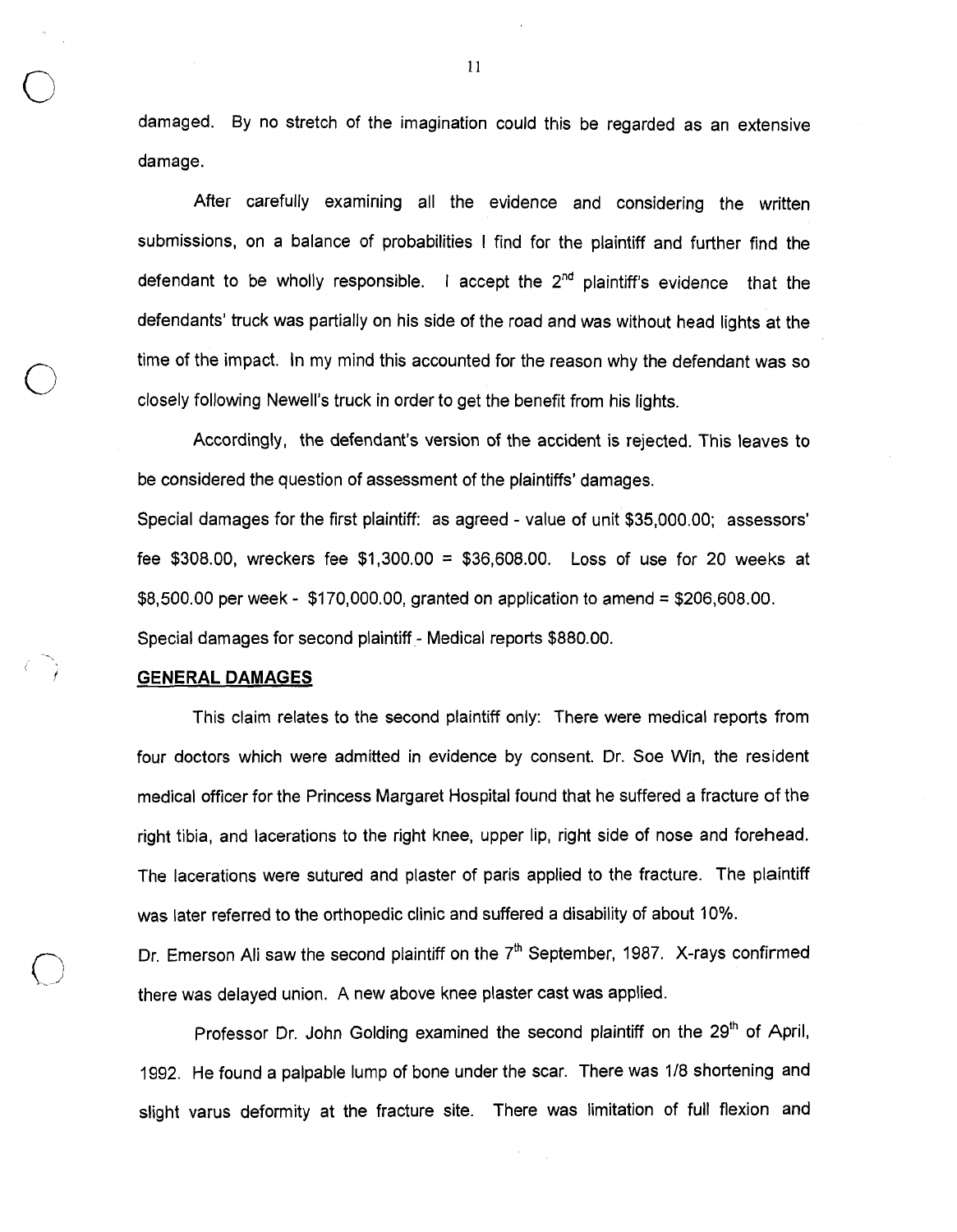extension of the right knee. The ankle showed some stiffness with no dorsiflexion and only about 25 degrees of planter flexion present. He had a severe right ptosis with multiple fine scars around the inner side of the right upper eyebrow, forehead and inner side of the nose on the right side. He had a permanent impairment of 24% of his right lower extremity equivalent to a whole person impairment of 7%.

Dr. Hugh Vaughan consultant ophthalmologist saw the second plaintiff on the 16<sup>th</sup> of March, 1992. There was partial ptosis (drooping) of the right upper lid occluding<br>the pupil. The optic nerve was atrophic and the retina was scarred at the macula of the right eye. The doctor formed the opinion that the plaintiff was functionally blind in the right eye from injuries sustained in the 1987 motor vehicle accident. The droop of the right brow gives the appearance of a partially closed eye and is also due to the same accident. The blindness to the right eye is permanent and irreparable. This blindness represents 45% loss of total visual function. The drooping can be corrected by surgery at an estimated cost of \$25,000.00.

#### **CASES**

<sup>I</sup>:)

Counsel for the plaintiff referred to three cases where awards were made in the Supreme Court with respect to disability arising to the fracture of a leg **CIL E053186.**  Edwards vs. Browning (Khans, volume 3, page 238 C/L G.083/86 Stewart vs. **Isaacs.** Khan's volume 3, page 57 C/L M097/88 Manning vs. DeSouza Harrison's assessment of damages page 213. Save for the loss of sight, the other injuries in these three cases are more serious then in the instant case.

Counsel submitted a list of some 6 cases where awards were made for loss of sight in one eye over the period December, 1989 to July 1992. These awards, when updated, range from a low of \$295.000.00 to high of \$710,000.00.

 $12<sup>′</sup>$